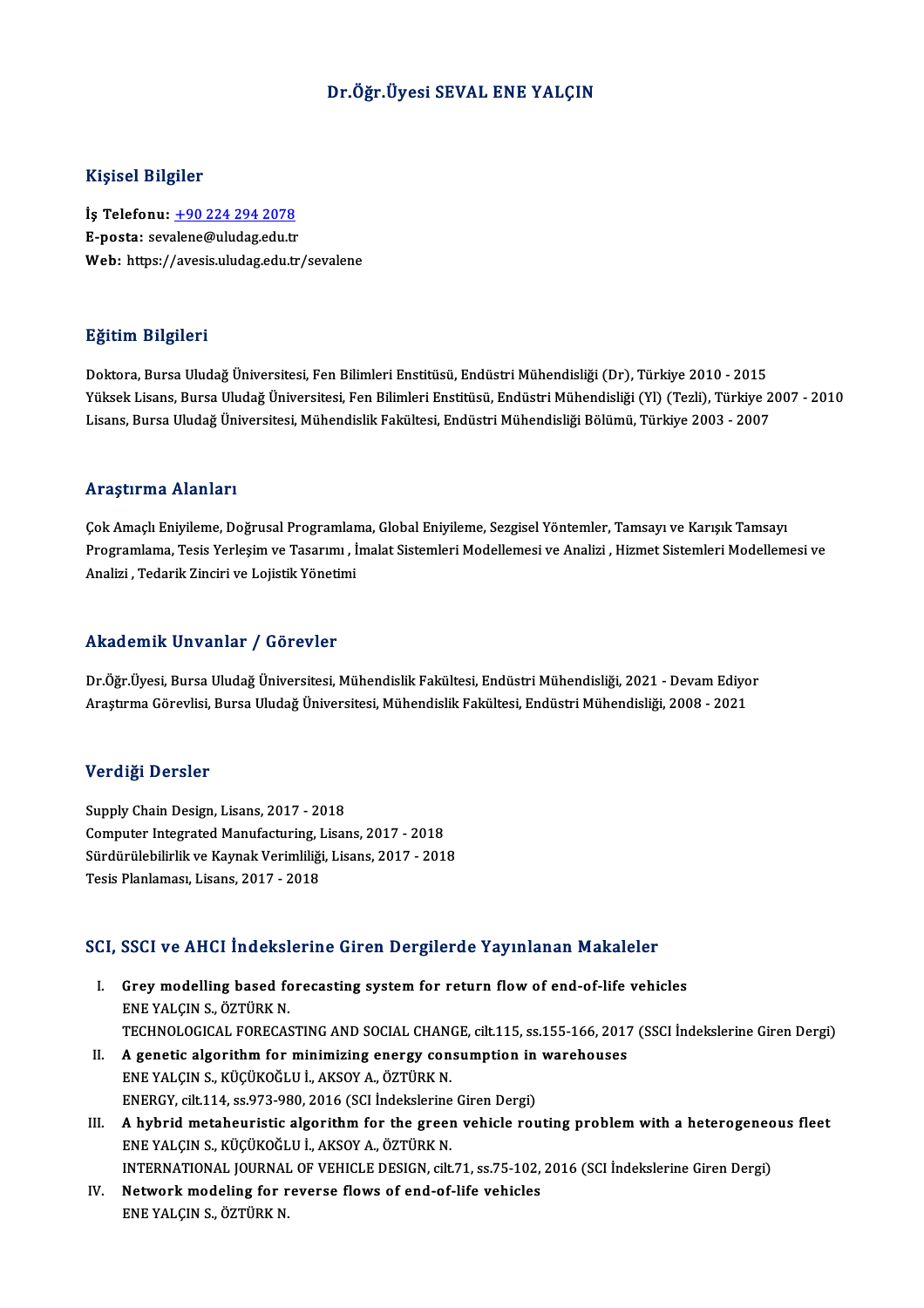WASTE MANAGEMENT, cilt.38, ss.284-296, 2015 (SCI İndekslerine Giren Dergi)<br>A mamany atnusture adapted simulated annealing algonithm for a gree

- V. A memory structure adapted simulated annealing algorithm for a green vehicle routing problem WASTE MANAGEMENT, cilt.38, ss.284-296, 2015 (SC)<br>A memory structure adapted simulated anneal<br>KÜÇÜKOĞLU İ., ENE YALÇIN S., AKSOY A., ÖZTÜRK N.<br>ENVIRONMENTAL SCIENCE AND POLLUTION RESEA ENVIRONMENTAL SCIENCE AND POLLUTION RESEARCH, cilt.22, sa.5, ss.3279-3297, 2015 (SCI İndekslerine Giren<br>Dergi) KÜÇÜKOĞLU İ., ENE YALÇIN S., AKSOY A., ÖZTÜRK N. ENVIRONMENTAL SCIENCE AND POLLUTION RESEARCH, cilt.22, sa.5, ss.3279-3297, 2015 (SCI inde<br>Dergi)<br>VI. Storage location assignment and order picking optimization in the automotive industry<br>FNE VALCIN S. ÖZTÜPK N
- Dergi)<br><mark>Storage location assigni</mark><br>ENE YALÇIN S., ÖZTÜRK N.<br>INTERNATIONAL JOURNAL Storage location assignment and order picking optimization in the automotive industry<br>ENE YALÇIN S., ÖZTÜRK N.<br>INTERNATIONAL JOURNAL OF ADVANCED MANUFACTURING TECHNOLOGY, cilt.60, ss.787-797, 2012 (SCI ENE YALÇIN S., ÖZTÜRK N.<br>INTERNATIONAL JOURNAL OF ADVANCED MANUFACTURING TECHNOLOGY, cilt.60, ss.787-797, 2012 (SCI<br>İndekslerine Giren Dergi)

### Diğer Dergilerde Yayınlanan Makaleler

- Iğer Dergilerde Yayınlanan Makaleler<br>I. CELİK BORU İMALATINDA HAZIRLIK SÜRELERİNE YÖNELİK YALIN ÜRETİM VE SMED ÇALIŞMASI<br>ENE YALÇIN S. AKIN S. ELMAS B. EREN M. CÜNDÜZ T. ENEYALÇIN S., AKIN S., ELMAS B., EREN M., GÜNDÜZ T.<br>ENE YALÇIN S., AKIN S., ELMAS B., EREN M., GÜNDÜZ T.<br>Journal of Industrial Engineering silt 31 se 1 se 87 104 ÇELİK BORU İMALATINDA HAZIRLIK SÜRELERİNE YÖNELİK YALIN ÜRETİM VE SMED ÇAI<br>ENE YALÇIN S., AKIN S., ELMAS B., EREN M., GÜNDÜZ T.<br>Journal of Industrial Engineering, cilt.31, sa.1, ss.87-104, 2020 (Diğer Kurumların Hakemli De ENE YALÇIN S., AKIN S., ELMAS B., EREN M., GÜNDÜZ T.<br>Journal of Industrial Engineering, cilt.31, sa.1, ss.87-104, 2020 (Diğer Kurumların Hakemli Dergileri)<br>II. MONTAJ HATTI PARÇA BESLEME SÜREÇLERİNİN PLANLANMASI İÇİN K
- Journal of Industrial Engineering, cilt.31, sa.1, ss.87-104, 2020 (Diğer Kurumların Hakemli Dergileri)<br>MONTAJ HATTI PARÇA BESLEME SÜREÇLERİNİN PLANLANMASI İÇİN KURAL TABANLI Sİ<br>TASARIMI<br>Ene Yalcın S., Henden B., Basaran İ. MONTAJ HATTI PARÇA BESLEME SÜREÇLERİNİN<br>TASARIMI<br>Ene Yalçın S., Henden B., Başaran İ., Pamuk B., Öztürk N.<br>Uludeğ University Journal of The Fasulty of Ensineering TASARIMI<br>Ene Yalçın S., Henden B., Başaran İ., Pamuk B., Öztürk N.<br>Uludağ University Journal of The Faculty of Engineering, cilt.23, sa.4, ss.71-82, 2018 (Hakemli Üniversite Dergisi)<br>Managing return flow of and of life pro

Uludağ Universit<br>**Managing retu**:<br>Ene S., Öztürk N.<br>Clabal Journal o

III. Managing return flow of end-of-life products for product recovery operations<br>Ene S. Öztürk N.

Managing return flow of end-of-life products for product recovery operations<br>Ene S., Öztürk N.<br>Global Journal of Business, Economics and Management, cilt.7, sa.1, ss.169-177, 2017 (Diğer Kurumların Hakemli<br>Persileri) Ene S., Özt<br>Global Jou<br>Dergileri)<br>Multi obi Global Journal of Business, Economics and Management, cilt.7, sa<br>Dergileri)<br>IV. Multi-objective green supply chain network optimization<br>Fre S. Öztürk N Dergileri)<br>**Multi-objective<br>Ene S., Öztürk N.**<br>Clabel Journal o

Multi-objective green supply chain network optimization<br>Ene S., Öztürk N.<br>Global Journal of Business, Economics and Management, cilt.7, sa.1, ss.15-24, 2017 (Diğer Kurumların Hakemli<br>Dergileri) Ene S., Özt<br>Global Jou<br>Dergileri)<br>Vesil Ted Global Journal of Business, Economics and Management, cilt.7, sa.1, ss.15-24, 2017 (Diğer Kurumları:<br>Dergileri)<br>V. Yeşil Tedarik Zinciri Yönetiminde Ağ Optimizasyonu Problemine Meta-Sezgisel Yaklaşım<br>Fre Yolsun S. Örtürk N

Dergileri)<br>Yeşil Tedarik Zinciri<br>Ene Yalçın S., Öztürk N. Yeşil Tedarik Zinciri Yönetiminde Ağ Optimizasyonu Problemine Meta-Sezgisel Ya<br>Ene Yalçın S., Öztürk N.<br>CBU Journal of Science, cilt.12, sa.3, ss.449-457, 2016 (Diğer Kurumların Hakemli Dergileri)<br>Onan Leon Boyorse Sunnly

CBU Journal of Science, cilt.12, sa.3, ss.449-457, 2016 (Diğer Kurumların Hakemli Dergileri)

## VI. Open Loop Reverse Supply Chain Network Design

Open Loop Reverse Supply Chain Network Design<br>Ene S., Öztürk N.<br>PROCEDIA SOCIAL AND BEHAVIORAL SCIENCES, cilt.109, sa.1, ss.1110-1115, 2014 (Diğer Kurumların Hakemli Ene S., Özt<br>PROCEDIA<br>Dergileri)<br>Integrate PROCEDIA SOCIAL AND BEHAVIORAL SCIENCES, cilt.109, sa.1, ss.1110-1115, 2014 (Diğer Kurumların Hakemli<br>Dergileri)<br>VII. Integrated Emission and Fuel Consumption Calculation Model for Green Supply Chain Management<br>Alsoy A. Kü

Dergileri)<br>Integrated Emission and Fuel Cons<br>Aksoy A., Küçükoğlu İ., Ene S., Öztürk N.<br>PROCEDIA SOCIAL AND REHAVIORAL S Integrated Emission and Fuel Consumption Calculation Model for Green Supply Chain Managemen<br>Aksoy A., Küçükoğlu İ., Ene S., Öztürk N.<br>PROCEDIA SOCIAL AND BEHAVIORAL SCIENCES, cilt.109, sa.1, ss.1106-1109, 2014 (Diğer Kurum

Aksoy A., Küçükoğlu İ., Ene S., Öztürk N.<br>PROCEDIA SOCIAL AND BEHAVIORAL SCIENCES, cilt.109, sa.1, ss.1106-1109, 2014 (Diğer Kurumların Hakemli<br>Dergileri) PROCEDIA SOCIAL AND BEHAVIORAL SCIENCES, cilt.109, sa.1, ss.1106-1109, 2014 (Diğer Kurumların<br>Dergileri)<br>VIII. A Green Capacitated Vehicle Routing Problem with Fuel Consumption Optimization Model

Dergileri)<br>A Green Capacitated Vehicle Routir<br>Küçükoğlu İ., Ene S., Aksoy A., Öztürk N.<br>International Journal of Computational A Green Capacitated Vehicle Routing Problem with Fuel Consumption Optimization Model<br>Küçükoğlu İ., Ene S., Aksoy A., Öztürk N.<br>International Journal of Computational Engineering Research, cilt.3, sa.7, ss.16-23, 2013 (Diğe Küçükoğlu İ., Ene S., Aksoy A., Öztürk N.<br>International Journal of Computational Engineering Research, cilt.3, sa.7, ss.16-23, 2013 (Diğer Kurumların<br>Hakemli Dergileri)

### Kitap & Kitap Bölümleri

Itap & Kitap Bölümleri<br>I. A Two-Stage Model for Network Design of Closed-Loop Supply Chains Under Uncertain Environment<br>ENE VALCIN S. ÖZTÜDK N ENEYALÇIN SORUMLATINING<br>ENEYALÇIN S., ÖZTÜRK N.<br>Theoretical Investigations o A Two-Stage Model for Network Design of Closed-Loop Supply Chains Under Uncertain Environ<br>ENE YALÇIN S., ÖZTÜRK N.<br>Theoretical Investigations and Applied Studies in Engineering, Özseven Turgut, Yaşar Ebubekir, Editör, EKİN

ENE YALÇIN S., ÖZTÜRK N.<br>Theoretical Investigations and Applied Stu<br>Publishing House, Bursa, ss.231-248, 2019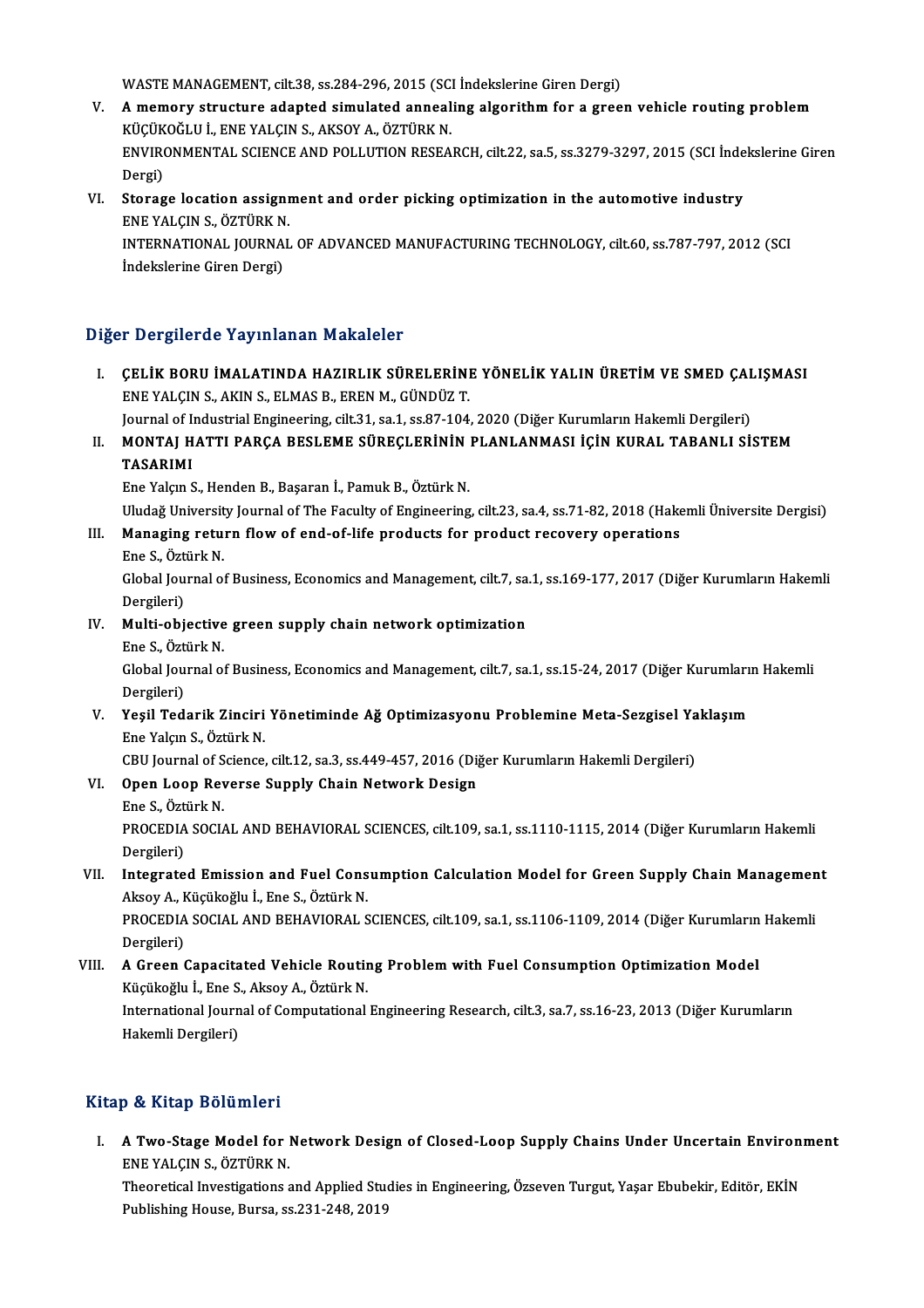# Hakemli Kongre / Sempozyum Bildiri Kitaplarında Yer Alan Yayınlar<br>Hakemli Kongre / Sempozyum Bildiri Kitaplarında Yer Alan Yayınlar

|       | Hakemli Kongre / Sempozyum Bildiri Kitaplarında Yer Alan Yayınlar                                                   |
|-------|---------------------------------------------------------------------------------------------------------------------|
| L.    | A Decision Support System for Supply Chain Coordination Problem                                                     |
|       | CANLIOĞLU D., HAMZAÇELEBİOĞLU D., GÜNGÖRMEZ O., İNKAYA T., ENE YALÇIN S.                                            |
|       | International Symposium on Intelligent Manufacturing and Service Systems, Sakarya, Türkiye, 9 - 11 Eylül 2019,      |
|       | ss 613-621                                                                                                          |
| Н.    | Lean Part Flow in Magnet Production Lines                                                                           |
|       | Akçay M. G., Arda S., Tekin Y., ENE YALÇIN S., GÜNDÜZ T.                                                            |
|       | Global Joint Conference on Industrial Engineering and Its Application Areas, Nevşehir, Türkiye, 21 - 22 Haziran     |
|       | 2018, ss 19                                                                                                         |
| Ш.    | Montaj Hatları İçin Parça Besleme Süreçlerinin Planlanması                                                          |
|       | Ene Yalçın S., Henden B., Başaran İ., Pamuk B., Öztürk N.                                                           |
|       | 7. Ulusal Lojistik ve Tedarik Zinciri Kongresi, Bursa, Türkiye, 3 - 05 Mayıs 2018, ss.510-516                       |
| IV.   | Elektrkli Kamyonların Rota Optimizasyonunda Kullanılacak Bir Matematiksel Model                                     |
|       | Aksoy A., Ene Yalçın S., Küçükoğlu İ., Öztürk N.                                                                    |
|       | ULTZK 2018: 7. Ulusal Lojistik ve Tedarik Zinciri Kongresi, Bursa, Türkiye, 3 - 05 Mayıs 2018, ss.1-6               |
| V.    | Otomotiv Endüstrisinde Montaj Hattı için Hat Besleme Yöntemlerini Belirleyen Bir Sistem Tasarımı                    |
|       | Henden B., Başaran İ., Pamuk B., Ene S., Öztürk N., Kabakçı B., Hekimoğlu Ç.                                        |
|       | 37. Yöneylem Araştırması ve Endüstri Mühendisliği Ulusal Kongresi, İstanbul, Türkiye, 5 - 07 Temmuz 2017, ss.68     |
| VI.   | Supplier Selection and Order Allocation in Reverse Logistics Systems                                                |
|       | Ene S., Öztürk N.                                                                                                   |
|       | ISEAIA 2016, 4th International Symposium on Engineering, Artificial Intelligence and Applications, Girne, Kıbrıs    |
|       | (Kktc), 2 - 04 Kasım 2016                                                                                           |
| VII.  | Forecasting for Electric Energy Demand of Turkey by Artificial Neural Networks                                      |
|       | USTA Ö., ENE S., KÜÇÜKOĞLU İ., AKSOY A., ÖZTÜRK N.                                                                  |
|       | ISEAIA 2016: Fourth International Symposium on Engineering, Artificial Intelligence Applications, Girne, Kıbrıs     |
|       | (Kktc), 2 - 04 Kasım 2016                                                                                           |
| VIII. | Network design for closed loop supply chains using multi objective optimization model                               |
|       | Ene S, Öztürk N                                                                                                     |
|       | GJCIE 2016, Global Joint Conference on Industrial Engineering and Its Application Areas, İstanbul, Türkiye, 14 - 15 |
|       | Temmuz 2016                                                                                                         |
| IX.   | A Particle Swarm Optimization Algorithm for Integrated Forward Reverse Supply Chain Network                         |
|       | Decisions                                                                                                           |
|       | Ene S., Öztürk N.                                                                                                   |
|       | GJCIE 2016, Global Joint Conference on Industrial Engineering and Its Application Areas, İstanbul, Türkiye, 14 - 15 |
|       | Temmuz 2016                                                                                                         |
| X.    | Managing return flow of end of life products for product recovery operations                                        |
|       | Ene S., Öztürk N.                                                                                                   |
|       | WCBEM 2016, 5th World Conference on Business, Economics and Management, Antalya, Türkiye, 12 - 14 Mayıs             |
|       | 2016                                                                                                                |
| XI.   | Multi objective green supply chain network optimization                                                             |
|       | Ene S., Öztürk N.                                                                                                   |
|       | WCBEM 2016, 5th World Conference on Business, Economics and Management, Antalya, Türkiye, 12 - 14 Mayıs             |
|       | 2016                                                                                                                |
| XII.  | A Genetic Algorithm Approach for Green Supply Chain Network Optimization                                            |
|       | Ene S., Öztürk N.                                                                                                   |
|       | ISEAIA 2015, 3rd International Symposium on Engineering, Artificial Intelligence and Applications, Girne, Kıbrıs    |
|       | (Kktc), 4 - 06 Kasım 2015                                                                                           |
| XIII. | Reverse Supply Chain Network Design Using Particle Swarm Optimization Algorithm<br>Ene S., Öztürk N.                |
|       | ISEAIA 2015, 3rd International Symposium on Engineering, Artificial Intelligence and Applications, Girne, Kıbrıs    |
|       |                                                                                                                     |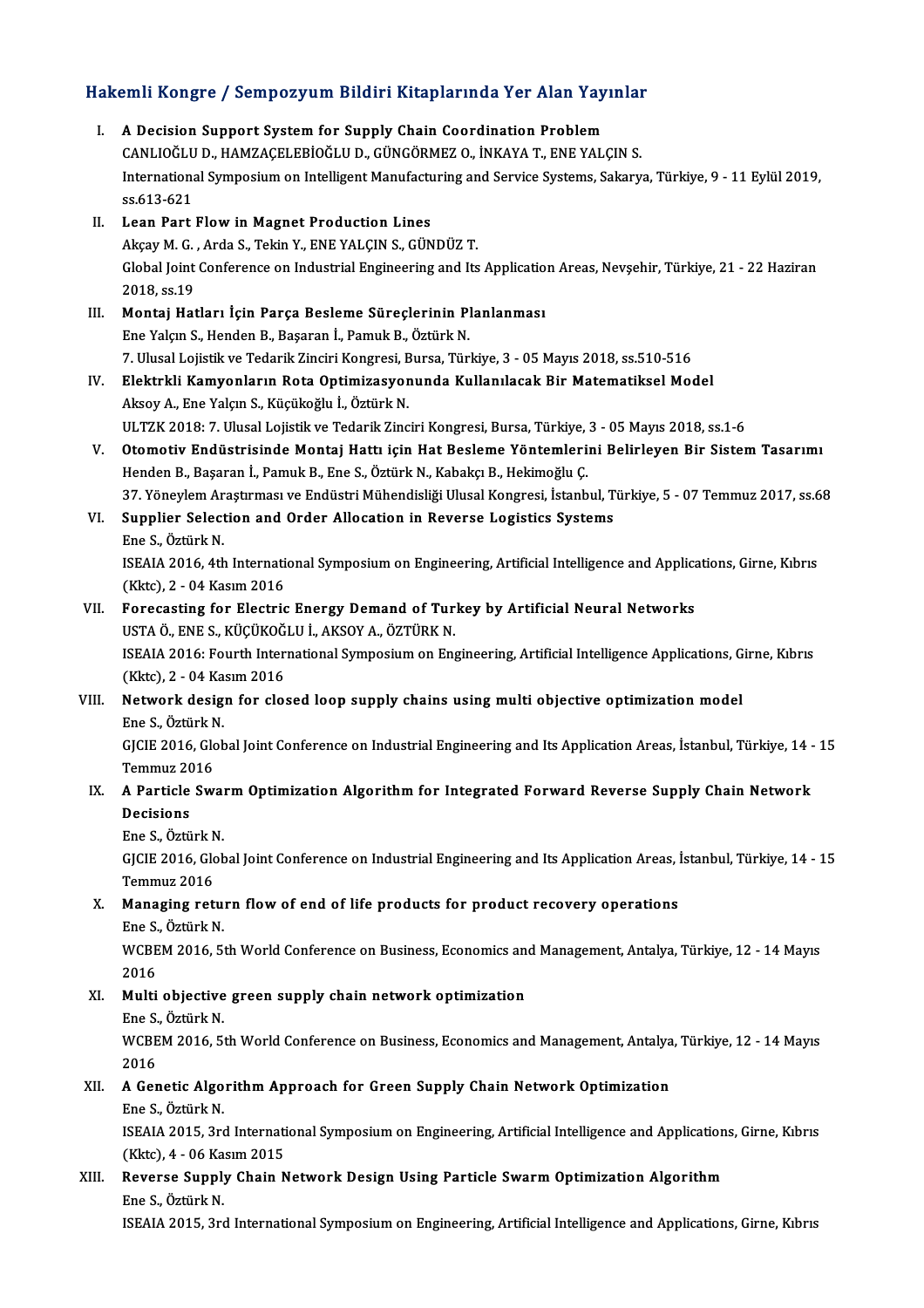|         | (Kktc), 4 - 06 Kasım 2015                                                                                                                                           |
|---------|---------------------------------------------------------------------------------------------------------------------------------------------------------------------|
| XIV.    | Sourcing Decisions and Order Allocation with Fuzzy Demand                                                                                                           |
|         | Aksoy A., Ene S., Küçükoğlu İ., Öztürk N.                                                                                                                           |
|         | ISEAIA 2015, 3rd International Symposium on Engineering, Artificial Intelligence and Applications, Girne, Kıbrıs                                                    |
|         | (Kktc), 4 - 06 Kasım 2015                                                                                                                                           |
| XV.     | Sourcing Decision and Order Allocations with Fuzzy Demand                                                                                                           |
|         | Aksoy A., Ene S., Küçükoğlu İ., Öztürk N.                                                                                                                           |
|         | ISEAIA 2015: Third International Symposium on Engineering, Artificial Intelligence and Applications, Girne, Kıbrıs                                                  |
|         | (Kktc), 4 - 06 Kasım 2015, ss 31                                                                                                                                    |
| XVI.    | A Multi Objective Optimization Model for Reverse Supply Chain Network Design                                                                                        |
|         | Ene S., Öztürk N.                                                                                                                                                   |
|         | LM-SCM 2015, XIII. International Logistics and Supply Chain Congress, İzmir, Türkiye, 22 - 23 Ekim 2015                                                             |
| XVII.   | Kapalı Döngü Tedarik Zincirinin Genetik Algoritma ile Modellenmesi                                                                                                  |
|         | Ene S., Öztürk N.                                                                                                                                                   |
|         | Yöneylem Araştırması ve Endüstri Mühendisliği 35. Ulusal Kongresi, Ankara, Türkiye, 9 - 11 Eylül 2015, ss.26                                                        |
| XVIII.  | Particle Swarm Optimization for Modelling Collection Network of End-of-Life Products<br>Ene Yalçın S., Öztürk N.                                                    |
|         | LM-SCM 2014, XII. International Logistics and Supply Chain Congress, İstanbul, Türkiye, 30 - 31 Ekim 2014                                                           |
| XIX.    | A Genetic Algorithm Using Priority Based Encoding For Product Recovery                                                                                              |
|         | Ene S., Öztürk N.                                                                                                                                                   |
|         | IMSS'14-CIE'44 Joint International Symposium, İstanbul, Türkiye, 14 - 16 Ekim 2014, ss.270-280                                                                      |
| XX.     | A Genetic Algorithm Using Priority Based Encoding for Product Recovery Network Design                                                                               |
|         | Ene Yalçın S., Öztürk N.                                                                                                                                            |
|         | CIE'44 IMSS'14, 44th International Conference on Computers Industrial Engineering-9th International Symposium                                                       |
|         | on Intelligent Manufacturing and Service Systems, İstanbul, Türkiye, 14 - 16 Ekim 2014                                                                              |
| XXI.    | Time Series Forecasting with Grey Modelling                                                                                                                         |
|         | Ene Yalçın S., Öztürk N.                                                                                                                                            |
|         | International Congress in Honour of Professor Ravi P. Agarwal, Bursa, Türkiye, 23 - 26 Haziran 2014                                                                 |
| XXII.   | Ürün Geri Kazanım İşlemlerinin Optimizasyonu                                                                                                                        |
|         | Ene S., Öztürk N.                                                                                                                                                   |
| XXIII.  | 34. Ulusal Yoneylem Arastirmasi ve Endüstri Mühendisliği Kongresi, Bursa, Türkiye, 25 - 27 Haziran 2014, ss.3<br>Heterojen Filolu Yeşil Araç Rotalama Optimizasyonu |
|         | Ene Yalçın S., Küçükoğlu İ., Aksoy A., Öztürk N.                                                                                                                    |
|         | OTEKON 2014: 7. Otomotiv Teknolojileri Kongresi, Bursa, Türkiye, 26 - 27 Mayıs 2014                                                                                 |
| XXIV.   | Ömrünü Tamamlamış Araçlar için Toplama Ağının Tasarımı                                                                                                              |
|         | Ene S., Öztürk N.                                                                                                                                                   |
|         | OTEKON'14, 7. Otomotiv Teknolojileri Kongresi, Bursa, Türkiye, 26 - 27 Mayıs 2014, ss.1-6                                                                           |
| XXV.    | Open loop reverse supply chain network design                                                                                                                       |
|         | ENE YALÇIN S., ÖZTÜRK N.                                                                                                                                            |
|         | 2nd World Conference on Business, Economics and Management (BEM), Antalya, Türkiye, 25 - 28 Nisan 2013,                                                             |
|         | cilt 109, ss 1110-1115                                                                                                                                              |
| XXVI.   | Integrated emission and fuel consumption calculation model for green supply chain management                                                                        |
|         | AKSOY A., KÜÇÜKOĞLU İ., ENE YALÇIN S., ÖZTÜRK N.                                                                                                                    |
|         | 2nd World Conference on Business, Economics and Management (BEM), Antalya, Türkiye, 25 - 28 Nisan 2013,                                                             |
|         | cilt 109, ss 1106-1109                                                                                                                                              |
| XXVII.  | Bütünleşik Satın Alma ve Sipariş Atama Optimizasyonu                                                                                                                |
|         | Aksoy A., Ene Yalçın S., Küçükoğlu İ., Öztürk N.<br>Uludağ Üniversitesi Ar-Ge Günleri, Bursa, Türkiye, 12 - 14 Kasım 2013                                           |
| XXVIII. | Yeşil Lojistik Prensiplerine Dayalı Araç Rotalama Optimizasyonu                                                                                                     |
|         | Öztürk N., Aksoy A., Ene Yalçın S., Küçükoğlu İ.                                                                                                                    |
|         | Uludağ Üniversitesi Ar-Ge Günleri, Bursa, Türkiye, 12 - 14 Kasım 2013                                                                                               |
|         |                                                                                                                                                                     |